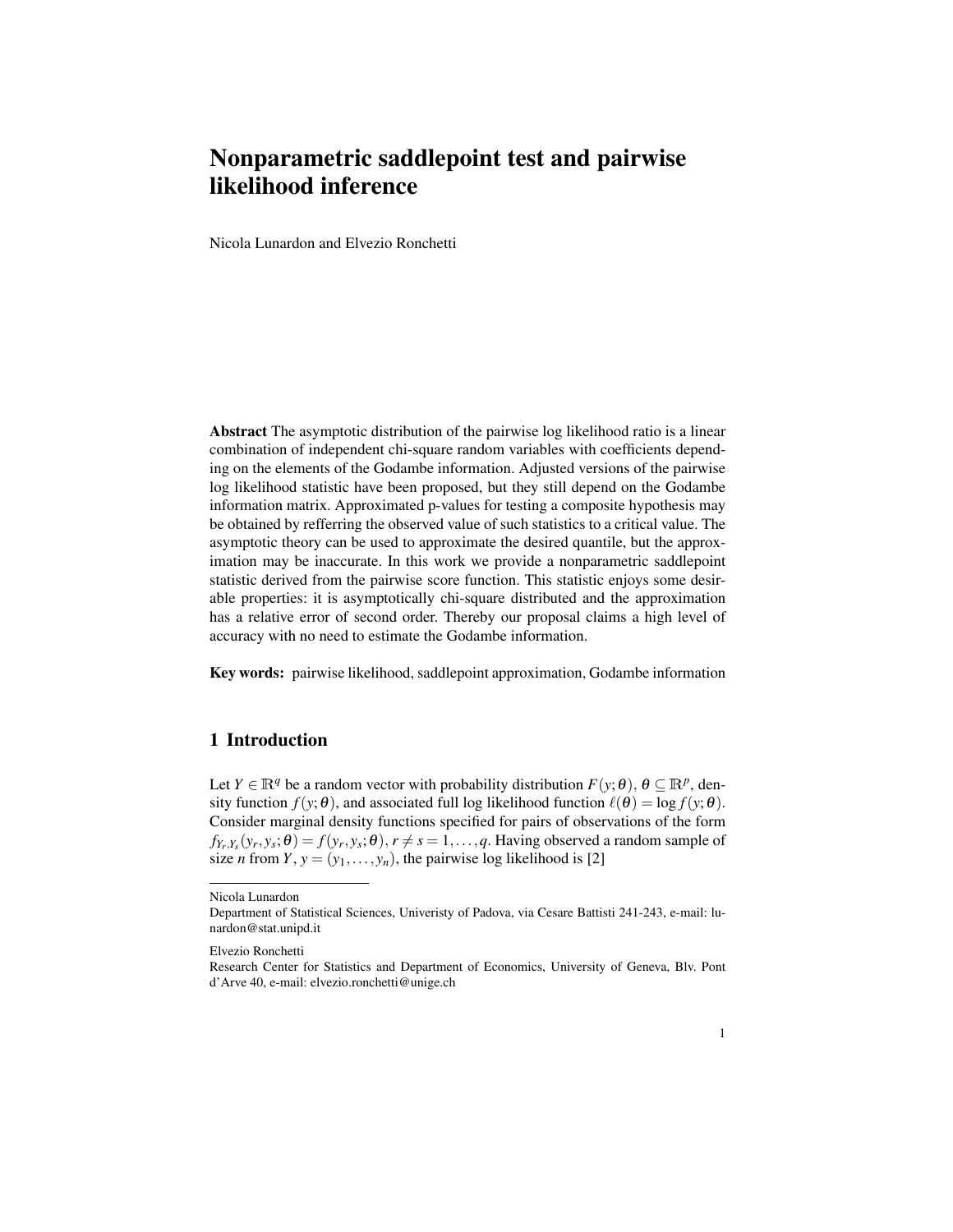2 Nicola Lunardon and Elvezio Ronchetti

$$
p\ell(\boldsymbol{\theta}) = p\ell(\boldsymbol{\theta};\mathbf{y}) = \sum_{i=1}^{n} \sum_{r=1}^{q-1} \sum_{s=r+1}^{q} \log f(y_{ir}, y_{is}; \boldsymbol{\theta}).
$$

The maximum pairwise likelihood estimator  $\hat{\theta}_p$  is defined as the solution of the pairwise score equation, i.e.

$$
ps(\theta) = ps(\theta; y) = \sum_{i=1}^{n} ps(\theta; y_i) = \sum_{i=1}^{n} \sum_{r=1}^{q-1} \sum_{s=r+1}^{q} \frac{\partial \log f(y_{ir}, y_{is}; \theta)}{\partial \theta} = 0.
$$

Under regularity conditions [5],  $\hat{\theta}_p$  is consistent and asymptotically normal with mean  $\theta$  and covariance matrix  $V(\theta)$  given by the inverse of the Godambe information  $H(\theta)^{-1}J(\theta)H(\theta)^{-1}$ , where  $J(\theta) = \mathbb{E}(ps(\theta;Y)ps(\theta;Y)^{\top})$  and  $H(\theta) =$  $\mathbb{E}(-\partial ps(\theta;Y)/\partial \theta^{\top})$ . Here the symbol  $\mathbb{E}(\cdot)$  is used to take expectation with respect to  $F(\cdot;\theta)$ . The pairwise likelihood counterparts of the Wald and score statistics are, respectively,  $pw_w(\theta) = (\hat{\theta}_p - \theta)^{\top} V(\theta)^{-1} (\hat{\theta}_p - \theta)$  and  $pw_s(\theta) =$  $ps(\theta)^\top J(\theta)^{-1} ps(\theta)$ , and both converge to a chi-square random variable with *p* degrees of freedom. The pairwise log likelihood ratio statistic is

$$
p w(\theta) = 2 \left\{ p \ell(\hat{\theta}_p) - p \ell(\theta) \right\} \stackrel{d}{\rightarrow} \sum_{j=1}^p \lambda_j(\theta) Z_j^2,
$$

where  $\lambda_j(\theta)$  are the eigenvalues of the matrix  $J(\theta)H(\theta)^{-1}$  and  $Z_j$  are standard normal random variables,  $j = 1, ..., p$ . Several adjustments to  $pw(\theta)$  have been proposed in order to recover, or at least to approximate, the usual chi-square distribution. The statistic proposed by [3] is  $pw_1(\theta) = pw(\theta)/\kappa_1$ , where  $\kappa_1 = \sum_i \lambda_i(\theta)/p$ . A  $\chi_p^2$  approximation is used for the distribution of  $pw_1(\theta)$ . Recently [1] and [6] propose the statistics  $pw_{cb}(\theta) = [pw(\theta)/(\hat{\theta}_p - \theta)^{\top}H(\hat{\theta}_p)(\hat{\theta}_p - \theta)]pw_w(\theta)$ and  $pw_{pss}(\theta) = [pw(\theta)/ps(\theta)]^{\top}H(\theta)^{-1}ps(\theta)]pw_s(\theta)$ , respectively. The asymptotic distribution of  $pw_{cb}(\theta)$  and  $pw_{pss}(\theta)$  is chi-square with p degrees of freedom.

However, the chi-square approximation for the distribution of  $pw_w(\theta)$ ,  $pw_s(\theta)$ ,  $pw_1(\theta)$ ,  $pw_{cb}(\theta)$ , and  $pw_{pss}(\theta)$  may be inaccuarate, especially when *n* is small, since it takes into account the uncertainty of the elements of the Godambe information. Indeed, in the pairwise likelihood framework the joint distribution  $F(\cdot;\theta)$ is not specified, therefore analytic expressions for  $J(\theta)$  and  $H(\theta)$  are not available, and the empirical counterparts

$$
\hat{J}(\theta) = \frac{1}{n} \sum_{i=1}^{n} p s(\theta; y_i) p s(\theta; y_i)^{\top} \qquad \hat{H}(\theta) = -\frac{1}{n} \sum_{i=1}^{n} \frac{\partial p s(\theta; y_i)}{\partial \theta^{\top}}
$$

need to be used.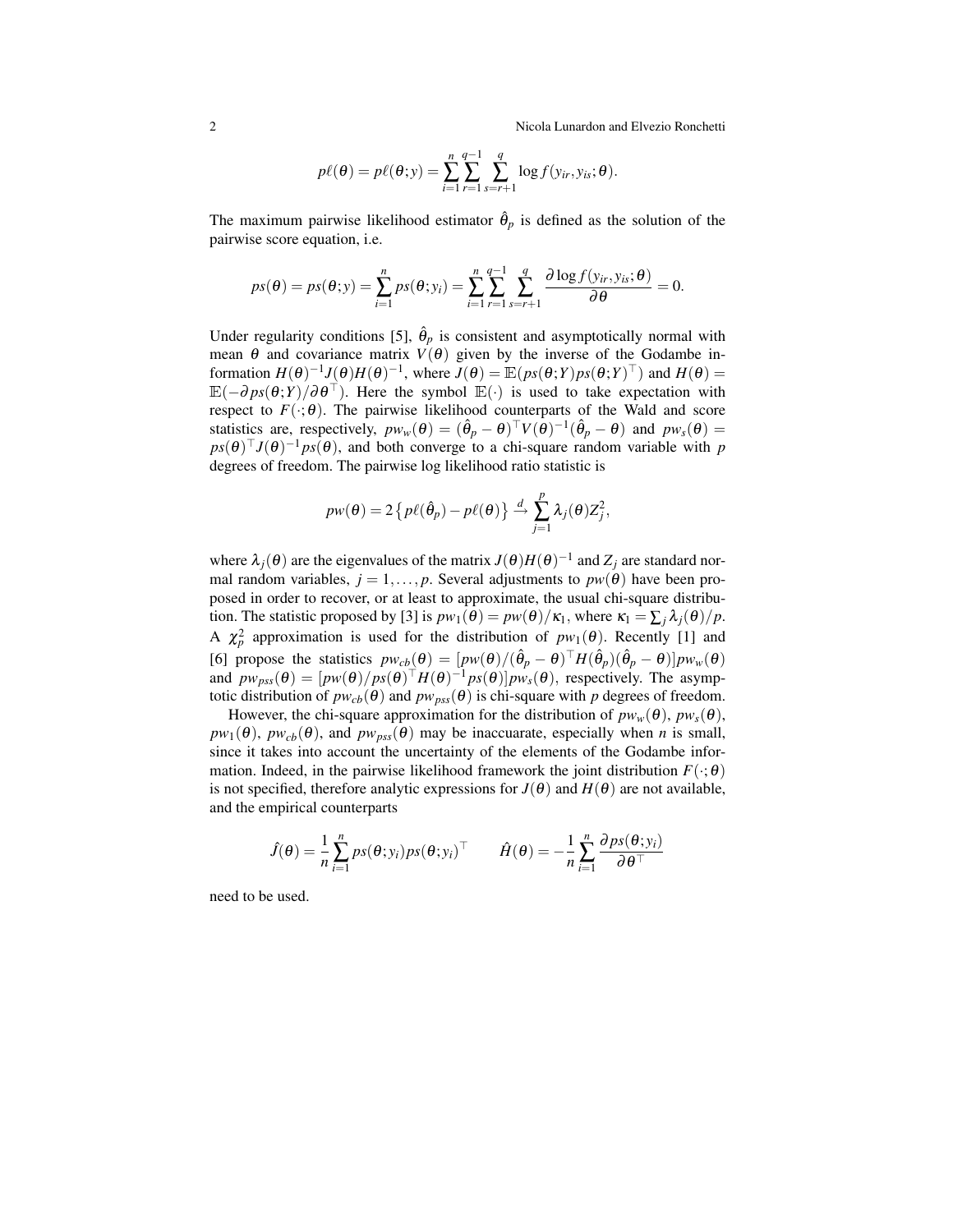Nonparametric saddlepoint test and pairwise likelihood inference 3

### 2 Nonparametric saddlepoint statistic

In order to overcome the problem of possible lack of accuracy of pairwise likelihood statistics presented in the previous section, we propose a nonparametric saddlepoint statistic derived following [4]. Our proposal claims some desirable properties: i) despite saddlepoint approximations were originally proposed in a fully parametric setting, the proposed test statistic is based on a nonparametric saddlepoint approximation, hence there is no need to specify  $F(\cdot; \theta)$ ; ii) it has a standard asymptotic behaviour and the error in the approximation is, under suitable regularity conditions [4], relative and of order  $O_p(n^{-1})$ ; iii) there is no need to estimate the elements of the Godambe information.

The proposed nonparametric saddlepoint statistic is

$$
p w_{sp}(\theta) = -2n \log \left[ \sum_{i=1}^n w_i(\theta) \exp \left\{ \lambda (\hat{\theta}_p)^{\top} p s(\hat{\theta}_p; y_i) \right\} \right] \stackrel{d}{\rightarrow} \chi_p^2,
$$

where  $w_i(\theta) = \exp \{ \beta(\theta)^{\top} ps(\theta; y_i) \} / \sum_i \exp \{ \beta(\theta)^{\top} ps(\theta; y_i) \}$  is a suitable nonparametric estimate of  $F(\cdot;\theta)$ , and the Lagrange multiplier  $\beta(\theta)$  is the root of the equation  $\sum_i w_i(\theta)p s(\theta; y_i) = 0$ . Finally, the saddlepoint  $\lambda(\hat{\theta}_p)$  satisfies the equation  $\sum_i \exp \{ \lambda (\hat{\theta}_p)^{\top} ps(\hat{\theta}_p; y_i) \} ps(\hat{\theta}_p; y_i) = 0.$ 

### 3 Numerical example: multivariate normal distribution

Let *Y* be a normally distributed random vector, with vector of means  $(\mu, \ldots, \mu)^\top \in$  $\mathbb{R}^q$  and compound symmetric covariance matrix  $\Sigma$  having diagonal elements  $\sigma^2$ and off-diagonal ones  $\sigma^2 \rho$ ,  $\rho \in (-1/(q-1),1)$ . The pairwise log likelihood for the parameter  $\theta = (\mu, \sigma^2, \rho)$  is

$$
p\ell(\theta) = -\frac{nq(q-1)}{2}\left[\log \sigma^2 + \frac{\log(1-\rho^2)}{2}\right] - \frac{1}{2\sigma^2(1-\rho^2)}\sum_i(y_i-\mu)^{\top}\Gamma(\theta)(y_i-\mu),
$$

with  $y_i = \sum_j y_{ij}, \Gamma_{jj}(\theta) = (q-1), \Gamma_{jk}(\theta) = -\rho, j \neq k = 1, \ldots, q$ . Note that for this model the the full log likelihood  $\ell(\theta)$  is available and this allows us to set the log likelihood ratio  $w(\theta)$  as a benchmark.

Simulations have been performed by generating 100.000 samples of size  $n = 10$ from  $Y \in \mathbb{R}^{30}$ , after setting  $\mu = 0$ ,  $\sigma^2 = 1$  and  $\rho$  ranging from a moderate to a strong correlation.

For each sample the log likelihood ratio  $w(\theta)$ , the nonparametric saddlepoint statistic  $pw_{sp}(\theta)$  as well as the statistics  $pw_1(\theta)$ ,  $pw_{cb}(\theta)$ , and  $pw_{pss}(\theta)$ , introduced in Section 1, have been computed. Both the observed and the expected elements of the Godambe information (denoted in the following with the superscript *e*)